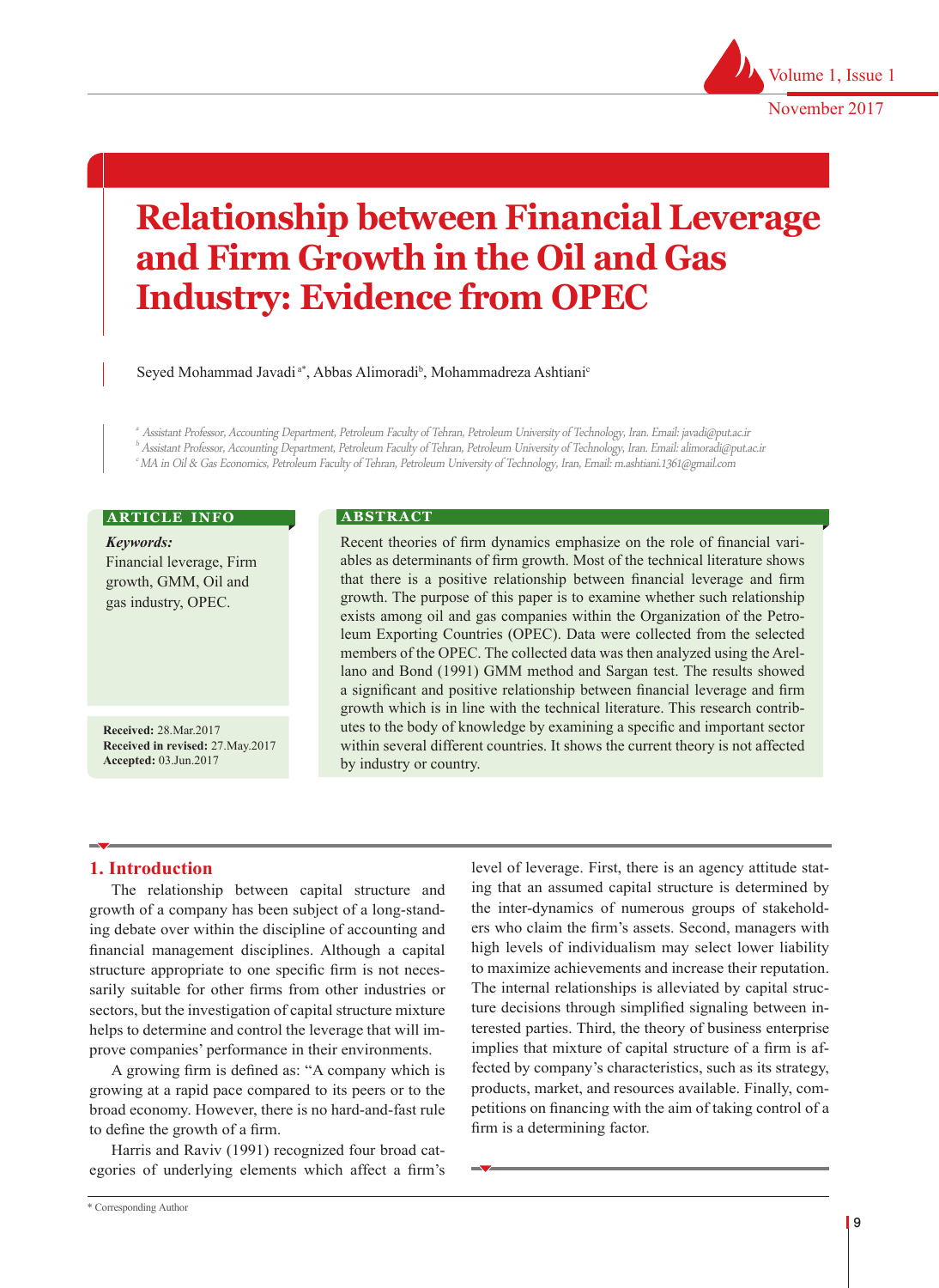# **2. Financial leverage and growth opportunity**

It is important how leverage and firm growth are correlated and capital structure mixture can help alleviate possible conflicts amongst stockholders and managers in an agency (Stulz, 1988). Prior literature has found relations between leverage and other variables in the corporate setting. For example, according to Harris and Raviv (1991), leverage is directly related to firm size, fixed assets, non-debt tax shields, as well as firm value, while it is negatively associated with features such as advertising expenditure, profitability, volatility, and the possibility of bankruptcy. Some studies have even shown a negative connection between leverage and growth opportunities over its impact on cash flow (Jensen and Meckling, 1976; Stulz, 1988).

Naturally, both positive and negative features of debt financing are specified for all firms. However, McConnell and Servaes (1995) assert the predominant effect of debt financing is a role of accessibilities of investment opportunities faced by that firm. Or for "high-growth" organizations with many growth opportunities, negative effects are predominated. As the debt payment decreases funds, managers are forced to pass on positive NPV projects. On the other side, for "low-growth" organizations with limited growth opportunities, positive effects of debt dominate as it restricts the fund accessible for managers to follow investment activities with value damaging nature. This result proposes that depending on perceived future growth determined by Tobin's Q, leverage changes growth in a different manner.

## **3. Literature review**

There is a wide range of theoretical and empirical literature related to the capital structure (leverage level) in a firm and its relationship with other firm specifications. Some of researchers showed that there is a dependency structure between financial and economic markets (Awan et al., 2010).

Modigliani and Miller's (1958) study has contributed significantly to the theoretical framework of finance literature (Abor, 2005). They proved that capital structure in the absence of tax is irrelevant to the firm value. Their proposition (I) is built on the assumption of a perfect market where there is no tax and bankruptcy costs.

Five years after announcement of proposition (I), Modigliani and Miller (1963) revised their conclusion about the relationship between a firm value and its mixture of liability and equity, and the capital structure. They realized that a tax shield can be created by using liability.

Debt financing results is a decrease in the firm's tax expense. In this regard, they recommended that a perfect capital structure for a firm is the one that solely uses debt, but not equity. This is identified as "MM Proposition  $(II)$ .

Donaldson (1961) by using the pecking order theory conducted a qualitative research and interviewed 25 big US companies. He concluded that management strongly intends to use internal funds of the firm if available and accessible and does not prefer to use external sources of capital structure. In this condition, internal funds and debt tools are chosen for financing. In summary, this theory implies that firms consider all existing financing techniques to choose the least expensive one.

The trade-off theory sheds light on the effect of resources on a firm's decision of picking debt or equity to finance its projects. It suggests that a company uses liability if it has a great amount of tangible assets (well liquidation value) and has ability to choose equity if a substantial share of the firm's assets is intangible (Harris and Raviv, 1991). Furthermore, the trade-off theory expresses that the benefits are accessible through tax liabilities, despite the vital threat of bankruptcy. It recommends firms to provide and control optimal debt–equity ratios (Graham, 2000).

Graham (2000) argued that a normal firm might double its tax benefits by supplying liability securities until the marginal tax benefit starts to decline. He showed that how tax benefit advantage motivates a firm to use debt financing approach. Product market factors, low asset collateral, growth options and planning for future costs results in conservative debt issuance.

Hung et al. (2002) discovered an indirect association between high leverage and company performance, for example profit margin, in Hong Kong stock market. Hovakimian, et al. (2001) examined the hypothesis that "firms tend to move toward a target debt ratio when they either raise new capital or retire or repurchase existing capital". Most of their concepts of capital structure choice came from the trade-off theory, which asserts there is a trade-off between the costs and interests of liability and financing equity.

Aivazian et al. (2005) examined the impact of financial leverage on firms' investment decisions in Canada's stock market. They found that "leverage is negatively related to investment and this negative effect is significantly stronger for firms with low growth opportunities than those with high growth opportunities".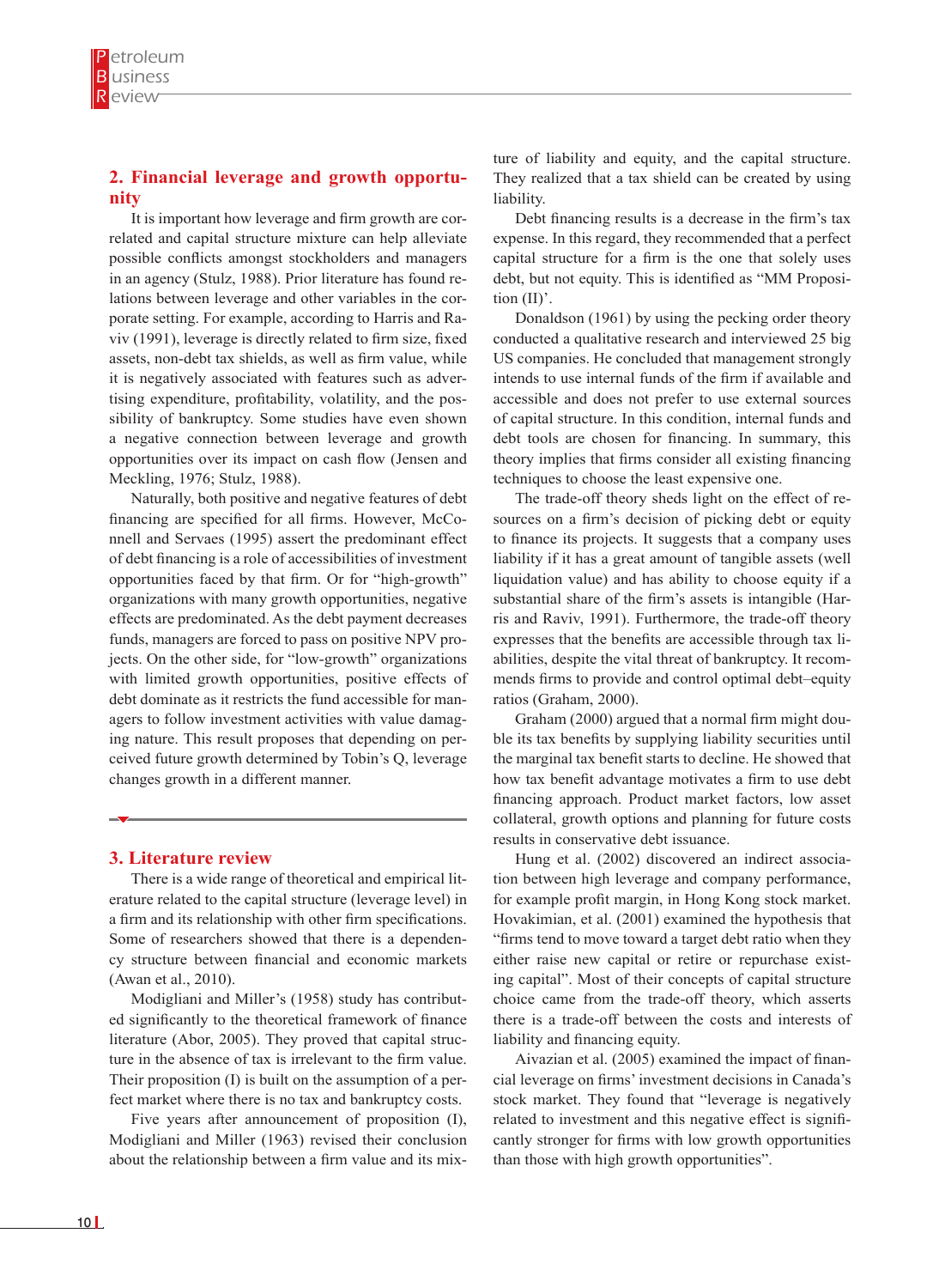Huynh and Petrunia (2010) studied the effects of age and leverage on firm growth. They argued that empirical examination of the relationships between financial variables and determinants of firm growth was difficult. They used a set of administrative data from a Canadian manufacturing firm and found that leverage and finance size as financial factors can affect growth rates of new firms.

Poblete and Grimsholm (2010) investigated internal and external factors hampering SME growth in Thailand. There were a number of constraints to SME firm growth. They found some internal factors such as poor management, lack of skilled labor and little investment on R&D.

Mazhar and Nasr (2010) showed the choice of liability or equity might vary from one organization to another due to each firm's specific conditions. Corporations pick different sources of fund. Bistrova, et al. (2011) detected indications in support of the pecking order theory. Their study exhibited a negative association between the amount of debt and capital profitability. Hereafter, organizations should not use external sources if they can provide internal cash funds.

Rahaman (2011) in a study entitled: "access to financing and firm growth" used a sample of quoted and unquoted firms to evaluate the effect of financial structure on firm growth. Results were statistically significant and quantitatively important. He concluded that in the presence of external financing constraints, firms rely more on internal funds to finance growth, but the effect of internal financing on firm growth decreases with an increase in the firm's access to an external bank credit facility.

Bei and Wijewardana (2012) investigated the relationship between financial leverage and firm growth and financial strength in Sri Lanka. They argued that financial leverage is a factor that contributes to the determination of financial growth.

The above mentioned studies provide a nutshell of the literature in this area. However none of them has focused on a specific sector, particularly the oil and gas. Furthermore. They were conducted in a country and had not investigated the phenomenon among different countries.

# **4. Data collection**

Table 1 below has provided information of the companies and countries which financial data for the pur-

|                | Table 1: Summary of selected oil and gas companies in OPEC |         |                            |     |             |              |                  |  |    |       |  |  |
|----------------|------------------------------------------------------------|---------|----------------------------|-----|-------------|--------------|------------------|--|----|-------|--|--|
| No.            | Company                                                    | Country | Source                     | No. | Company     | Country      | Source           |  |    |       |  |  |
| $\mathbf{1}$   | <b>Abadan Petro</b>                                        |         |                            | 19  | Alco        |              |                  |  |    |       |  |  |
| $\overline{2}$ | Fanavaran Petro                                            |         |                            | 20  | Appc        |              |                  |  |    |       |  |  |
| $\overline{3}$ | Farabi Petro                                               |         |                            | 21  | Chemanol    |              |                  |  |    |       |  |  |
| $\overline{4}$ | Kermanshah Petro                                           |         |                            | 22  | Gasco       |              |                  |  |    |       |  |  |
| 5              | <b>Kharg Petro</b>                                         |         |                            | 23  | Kayan       |              |                  |  |    |       |  |  |
| 6              | Khorasan Petro                                             | Iran    | www.codal.ir               | 24  | Nama        | Saudi Arabia |                  |  |    |       |  |  |
| $\overline{7}$ | Pardis Petro                                               |         |                            |     |             | 25           | <b>Nic</b>       |  |    |       |  |  |
| $8\,$          | Petro Indus                                                |         |                            | 26  | Petrochem   |              | www.gulfbase.com |  |    |       |  |  |
| $\overline{9}$ | <b>Shazand Petro</b>                                       |         |                            | 27  | Petrorabigh |              |                  |  |    |       |  |  |
| 10             | <b>Shiraz Petro</b>                                        |         |                            |     |             |              |                  |  | 28 | Sabic |  |  |
| 11             | Zagros Petro                                               |         |                            | 29  | Sipchem     |              |                  |  |    |       |  |  |
| 12             | Abar                                                       |         |                            | 30  | Spco        |              |                  |  |    |       |  |  |
| 13             | Energyh                                                    |         |                            | 31  | Yansab      |              |                  |  |    |       |  |  |
| 14             | Gpi                                                        |         |                            |     |             |              |                  |  |    |       |  |  |
| 15             | Ikarus                                                     |         | www.gulfbase.com<br>Kuwait | 32  | Dana        |              |                  |  |    |       |  |  |
| 16             | Ipg                                                        |         |                            |     |             | <b>UAE</b>   |                  |  |    |       |  |  |
| 17             | Marin                                                      |         |                            |     | 33          | Taqa         |                  |  |    |       |  |  |
| 18             | Napesco                                                    |         |                            |     |             |              |                  |  |    |       |  |  |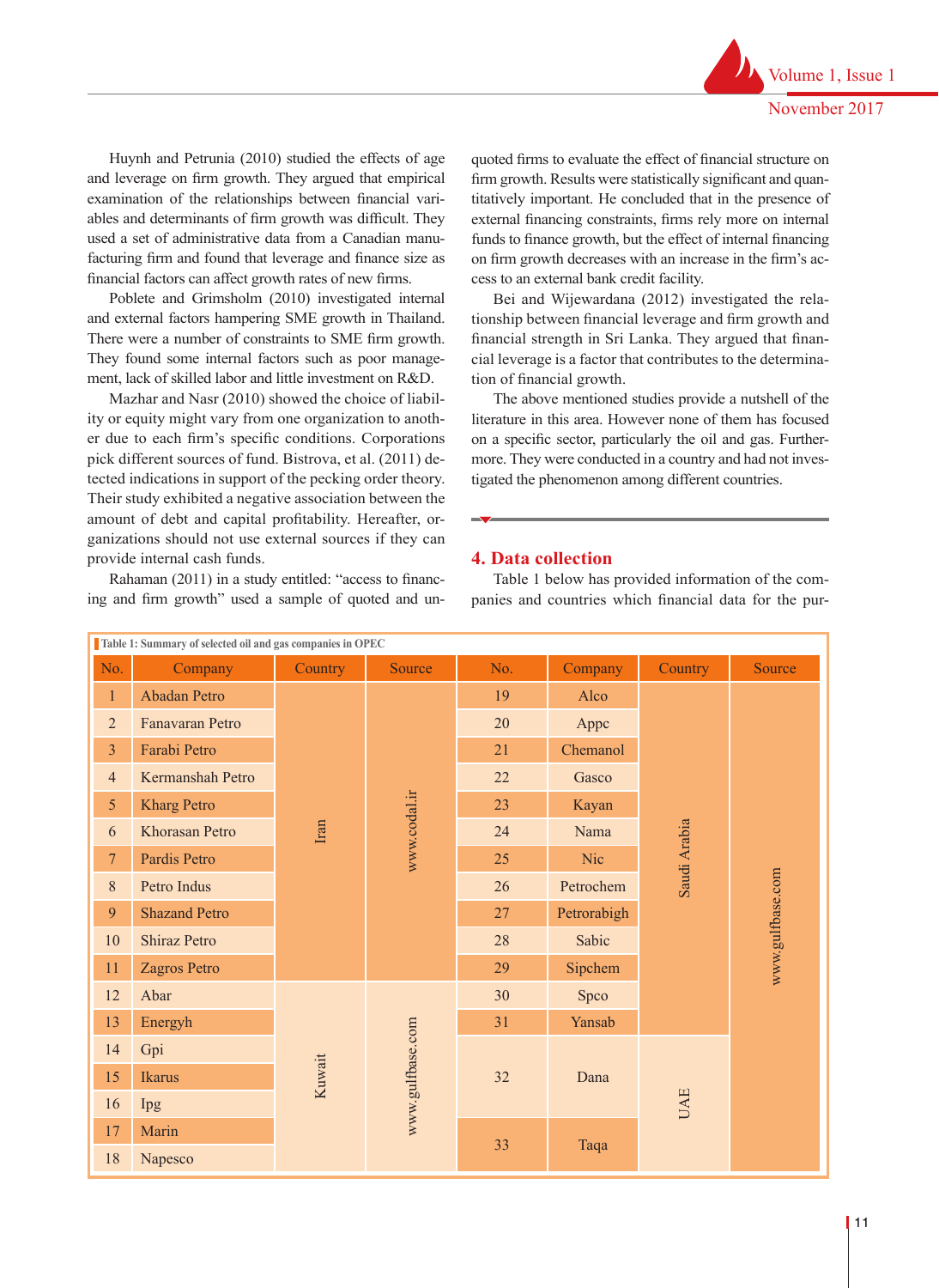pose of the study were extracted from. They are 33 companies from four members of the OPEC which have created the final sample of the research.

There are currently thirteen members in the OPEC. They are Iran, Saudi Arabia, UAE, Kuwait, Algeria, Angola, Ecuador, Indonesia, Iraq, Libya, Nigeria, Qatar and Venezuela. Two countries (Angola and Ecuador) from the OPEC had no stock exchange market and consequently there were no data available for them. As a result, they have been removed from the sample. Furthermore, there were four countries (Venezuela, Algeria, Iraq and Libya) which had stock exchange markets but did not have oil and gas companies. In fact, oil and gas projects in these countries are operated by foreign and international companies. Finally, other three countries were also omitted from the sample, because of the lack of enough data for analysis.

#### **5. Research hypotheses**

The research hypotheses were derived and developed from Wu (2013). After an in depth consideration and investigation of the related literature, the following research hypotheses were selected and developed.

Most of the previous research about the capital structure and growth measures show a meaningful but negative relationship between financial leverage and firm growth (see for example; Lang et al. (1996) and Rahaman (2011)). Therefore, the first hypothesis of the research is formed as:

Hypothesis 1: There is relationship between financial leverage and firm growth.

On the other hand, capital structure literature implies that firms with valued growth opportunities are expected to have relatively low level of debt. Such claim is also supported by many studies such as Rahaman (2011) who showed with high Tobin's Q (as a sign of high growth opportunities) firms are likely to issue equity rather than debt or bonds when raising fund. Furthermore, Lang et al. (1996) and Hurme (2010) found that the correlation between financial leverage and firm growth measure is more intensive for firms with limited investment opportunities, i.e. low Tobin's Q firms. For high Tobin's Q firms (whose great growth opportunities are acknowledged by external investors) underinvestment problem caused by debt extension is less than other firms. So, the next research hypothesis is made as below:

Hypothesis 2: Financial leverage affects firm growth measure differently compared to Tobin's Q firms.

High Tobin's Q firms are expected to exhibit less

correlation between financial leverage and growth measures than low Tobin's Q firms.

According to Lang et al. (1996) the expected effects of financial leverage on firm growth should be weaker amongst large firms than their smaller peers. As a firm enhances and increases in size and matures over years, it gains more access to capital markets and stock exchanges. Such firms can present themselves to stockholders and potential investors. Thus, firms with high external financing options in hand can finance their growth in one way or another and despite smaller companies are less limited by their level of leverage. Therefore, growth opportunities in large firms are supported by creditors. So:

Hypothesis 3: Leverage affects firm growth differently based on firm size.

Based on such expectation, the correlation between leverage and firm growth measures is expected to be stronger amongst smaller companies.

#### **6. Research Model and Methodology**

The main pooled data set of this study consists of oil and gas firms whose activities are focused in OPEC. Foreign companies' data have been collected from gulfbase website *(gulfbase.com)* (GCC stock market) and for the Iranian companies from *codal.ir* (Tehran Stock Exchange official website for publication of companies' data) as well as *Rahavard Novin* database. The *Gulfbase website* was used to retrieve data for stocks traded in Stock Exchange markets of the Persian Gulf countries.

The research statistical population included companies active in the oil and gas industry from the OPEC members. Since the research is solely concentrated on one single industry, so there is no bias over industry differences. Those companies remained in the sample which had at least five years data for all variables of the research model. Convenience sampling was used for this study. The convenience sampling is in fact a nonprobability sampling technique which selects subjects and samples based on their convenient accessibility, data availability, and proximity to the researcher.

The basic model of this research which is adopted from Rahaman (2011) is as follows:

Yit =  $\alpha$  +  $\beta$ Yit-1 + X` it-1  $\theta$  + Z`it-1  $\delta$  +  $\mu$ it

Symbols and proxies of the research model are defined in Table 2.

In the above mentioned model, dependent variable is the "firm growth" in a specific period "Y". On the right hand side of the equation; "X" is the "control variable"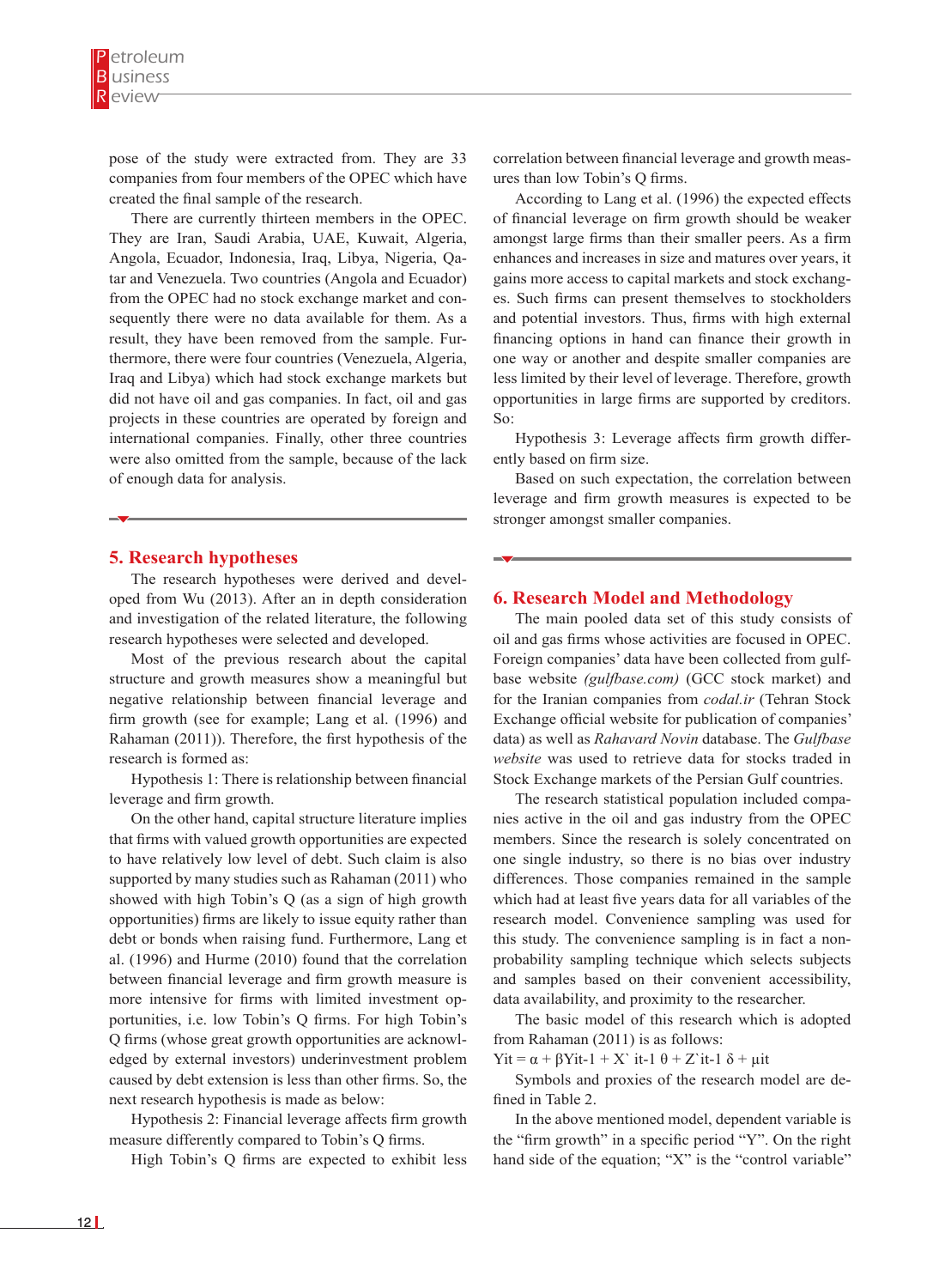| Volume 1, Issue 1 |
|-------------------|
| November 2017     |

|                                                                                                               | Table 2: tails of Regression Formula          |                                   | and "Z" represents the "firm leverage", and finally " $\mu$ "                                                                                       |
|---------------------------------------------------------------------------------------------------------------|-----------------------------------------------|-----------------------------------|-----------------------------------------------------------------------------------------------------------------------------------------------------|
| Symbol                                                                                                        | Description                                   | Proxy                             | is the "error term" in the regression model. It should be<br>mentioned that the above basic model has been modi-                                    |
| $Y_{it}$                                                                                                      | Dependent variable                            | Firm growth                       | fied and adjusted for this research. The conceptual mod-<br>el (framework) of the research is illustrated in Figure 1                               |
| $\alpha_{1}$                                                                                                  | Intercept                                     |                                   | below.<br>Research hypotheses and regression techniques are                                                                                         |
| $\alpha_{2}$                                                                                                  | The coefficient of lag<br>dependent variable  |                                   | summarized in Table 3.                                                                                                                              |
| $\mathbf{Y}_{\text{it-1}}$                                                                                    | 1 year lag dependent<br>variable              | Firm growth in<br>1 year ago      | <b>7. Research Variables</b><br>As it is illustrated in Figure 1, five types of different<br>variables (dependent, independent, control, moderator, |
| $\overline{X}_{\hspace{-0.1cm}\textit{i}\hspace{-0.1cm}\textit{t}\hspace{-0.1cm}\textit{--}\hspace{-0.1cm}1}$ | Control variables<br>vector                   | Cash, Age, Capital<br>expenditure | and dummy) are used in the research model. They are<br>described and explained in the following.                                                    |
| $\alpha_{3}$                                                                                                  | Coefficient vector of<br>control variables    |                                   |                                                                                                                                                     |
| $Z_{i+1}$                                                                                                     | Independent variable                          | Firm leverage                     | <b>7.1. Dependent variable</b><br>Sales growth is one of the growth measures. A growing                                                             |
| $\alpha_{\scriptscriptstyle 4}$                                                                               | Coefficient vector of<br>independent variable |                                   | company has a great capability to increase its sales and<br>revenue beyond the industry average over a sustained                                    |
| $\alpha_{5}$                                                                                                  | Coefficient vector of<br>moderator variable   |                                   | period of time. A company is not classified as a growing<br>firm on the basis of one-time surge in revenues; rather,                                |
| W                                                                                                             | Moderator                                     | Tobin's Q, Size                   | growth has to be established over a number of years.<br>Sales growth is a continuous variable measured by di-                                       |
| $\alpha_{6}$                                                                                                  | Coefficient vector<br>of dummy variable       |                                   | viding sales in year 1 by sales in year 0.<br>Sales growth $(1) = \frac{\text{sales}(1) - \text{sales}(0)}{\text{sales}(0)}$                        |
| $\mathbf{D}$                                                                                                  | Dummy variables                               | Country, Business<br>Cycle        |                                                                                                                                                     |
| $\mu$                                                                                                         | Error term                                    |                                   | <b>7.2. Independent variables</b><br>This paper sets out to investigate the relationship                                                            |

# **7. Research Variables**

# **7.1. Dependent variable**

## **7.2. Independent variables**

**Figure 1:** This paper sets out to investigate the relationship **1:** Conceptual model (framework) of the relationship



**Figure 1: Conceptual model (framework) of the research** regard recorresponds model product production techniques are summarized in Table 3 below.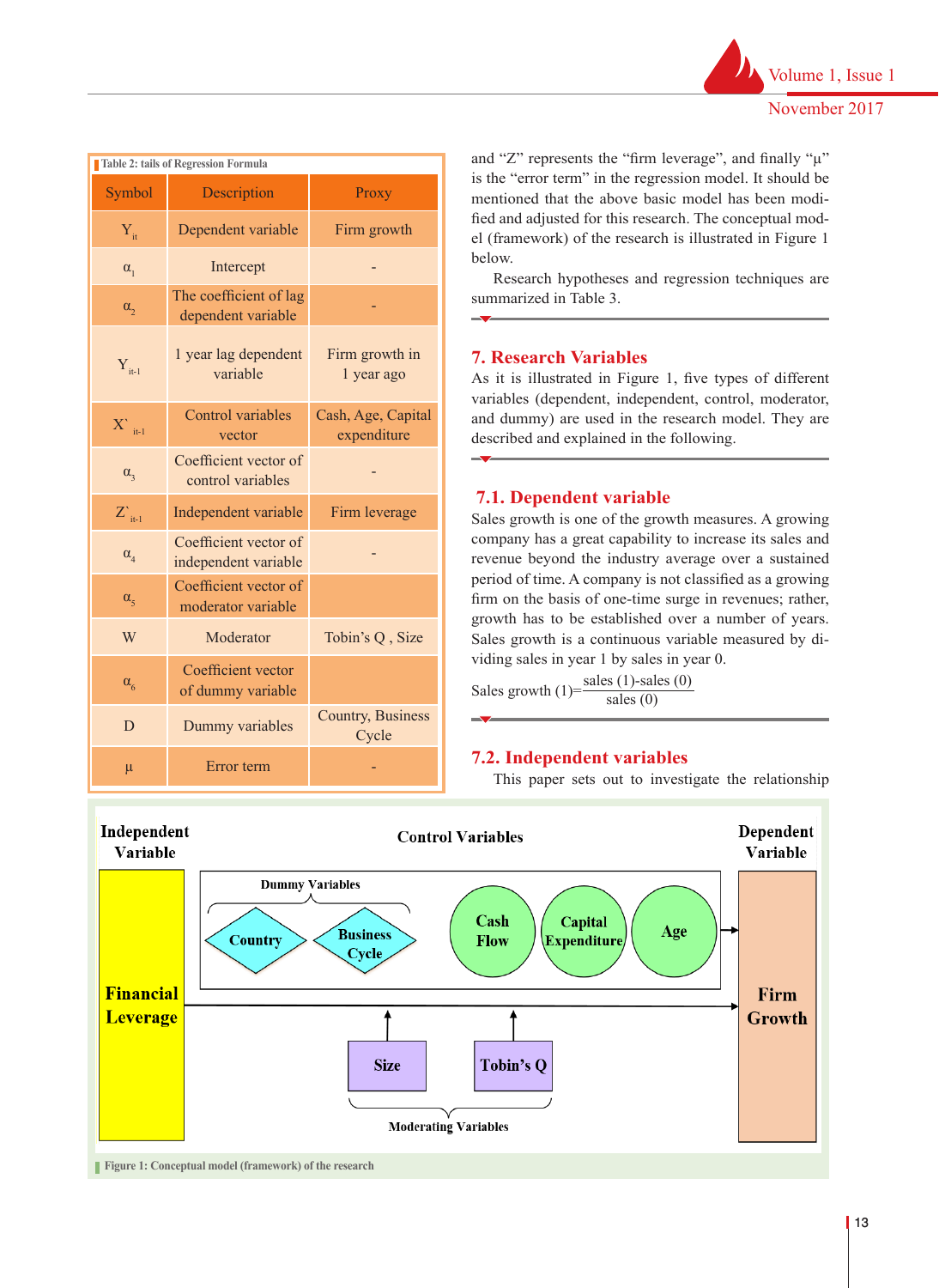between firm's financial leverage and growth; thus, it is important to clearly justify the choice of leverage. It has been defined here as the ratio of the book value of both short-term and long-term debt to the book value of total assets. This definition is taken from Rahaman (2011). The reason for using book value rather than market value is to avoid from incorporating too much recent changes in the firm's equity values, which reflects market expectation of firm growth.

Leverage= $\frac{\text{BV} \left( \text{Debt} \right)}{\text{BV} \left( \text{Total Assets} \right)}$ 

## **7.3. Control variables**

In order to precisely investigate the relationship between leverage and five growth measures, it is important to control various factors that may have impacts on the growth measures. The impacts of these variables are controlled and omitted from the model.

Cash flow is a continuous variable that measures the availability of internal funds for investment. Net interest expenses in year 1 is added back to raw cash flow of year 1 to form the net interest expense in order to remove effects of a given level of leverage. Cash flow is standardized through dividing it by total assets of year 0.

Cash flow (1)= 
$$
\frac{\text{Raw Cash flow (1)+Net interest expenses (1)}}{\text{Total assets (0)}}
$$

Capital expenditure affects net investment growth measures indirectly and capital expenditure growth measures directly. Thus, it should be added to the multivariable regression as a control variable.

Capital expenditure is a continuous variable calculated by dividing capital expenditure in year 1 by fixed assets in year 0.

|                             | Capital expenditure (1) |  |
|-----------------------------|-------------------------|--|
| Capital Expenditure $(1)$ = |                         |  |

Fixed assets (0) Age: Increasing literature in economics and finance discusses that firm age is an important element of its performance variability. On average, small firms are

younger than large firms, and their lack of understanding

of business rules of game, industry specifications and competitions. Firm age in this study is calculated as a proxy of the number of years that a firm has been active in the sector since its establishment. It is obvious that distribution of small firms age, stochastically dominates distribution of large firms age. In fact, small firms are, on average, younger than large firms (Rahaman, 2011).

## **7.4 Dummy variables**

Since the data set under consideration consists of four different sovereign nations with vastly different accounting, cultural and legal background, it is important to control potential differences due to country origin of a particular observation.

Country is a binary variable for each of the four countries included in the data sample. The "1" value for a particular country indicates that the data relate to the normal year(s). Otherwise the value is 0.

Business cycles affect the firm growth and may result in a relationship with leverage if the firm has less debt at the same time (Wu, 2013). So, economic cycle is a binary variable indicating the general categorical economic environment of an observation to be either "abnormal" or "normal" (Wu, 2013). There have been volatilities in the oil prices during years 2006-2011. On the other hand, there has also been a challenging credit crunch and global recession that could affect results of the research. So this study should neutralize the effects of such confounding variable(s). The dummy variables receives a value of 1 if data is gathered from normal years. Abnormal years refer to the stock bubble and recession years (2010-2011), whereas normal years cover the intermediate years (2012-2014).

## **8. Data analysis**

The Arellano and Bond (1991) GMM estimator omits the firm-fixed effects via first-differencing and employs lagged levels of the dependent variable and the predetermined variables as well as differences of the exogenous variables (Xit-1) as instruments in the situation

|     | Table 3: Summary of hypotheses and formula                        |                                                                                                                                                  |  |  |  |  |
|-----|-------------------------------------------------------------------|--------------------------------------------------------------------------------------------------------------------------------------------------|--|--|--|--|
| No. | <b>Hypotheses</b>                                                 | Formula                                                                                                                                          |  |  |  |  |
|     | There is relationship between financial leverage and firm growth. | $Y_{i} = \alpha_{i} + \alpha_{i}$ , Yit-1+ $\alpha_{i}X$ it-1+ $\alpha_{i}Z$ it-1+ $\alpha_{i}D$ + $\mu_{i}$                                     |  |  |  |  |
|     | There is relationship between Tobin's Q and firm growth.          | $Y_{i} = \alpha_{i} + \alpha_{i}Y_{i+1} + \alpha_{i}X_{i+1} + \alpha_{i}Z_{i+1} + \alpha_{i}W_{i+1} + Z_{i+1} + \alpha_{i}D^{\dagger} + \mu_{i}$ |  |  |  |  |
|     | There is relationship between size of the firm and firm growth.   | $Y_i = \alpha_i + \alpha_i Y_{i+1} + \alpha_i X_{i+1} + \alpha_i Z_{i+1} + \alpha_i W_{i+1} * Z_{i+1} + \alpha_i D^2 + \mu_i$                    |  |  |  |  |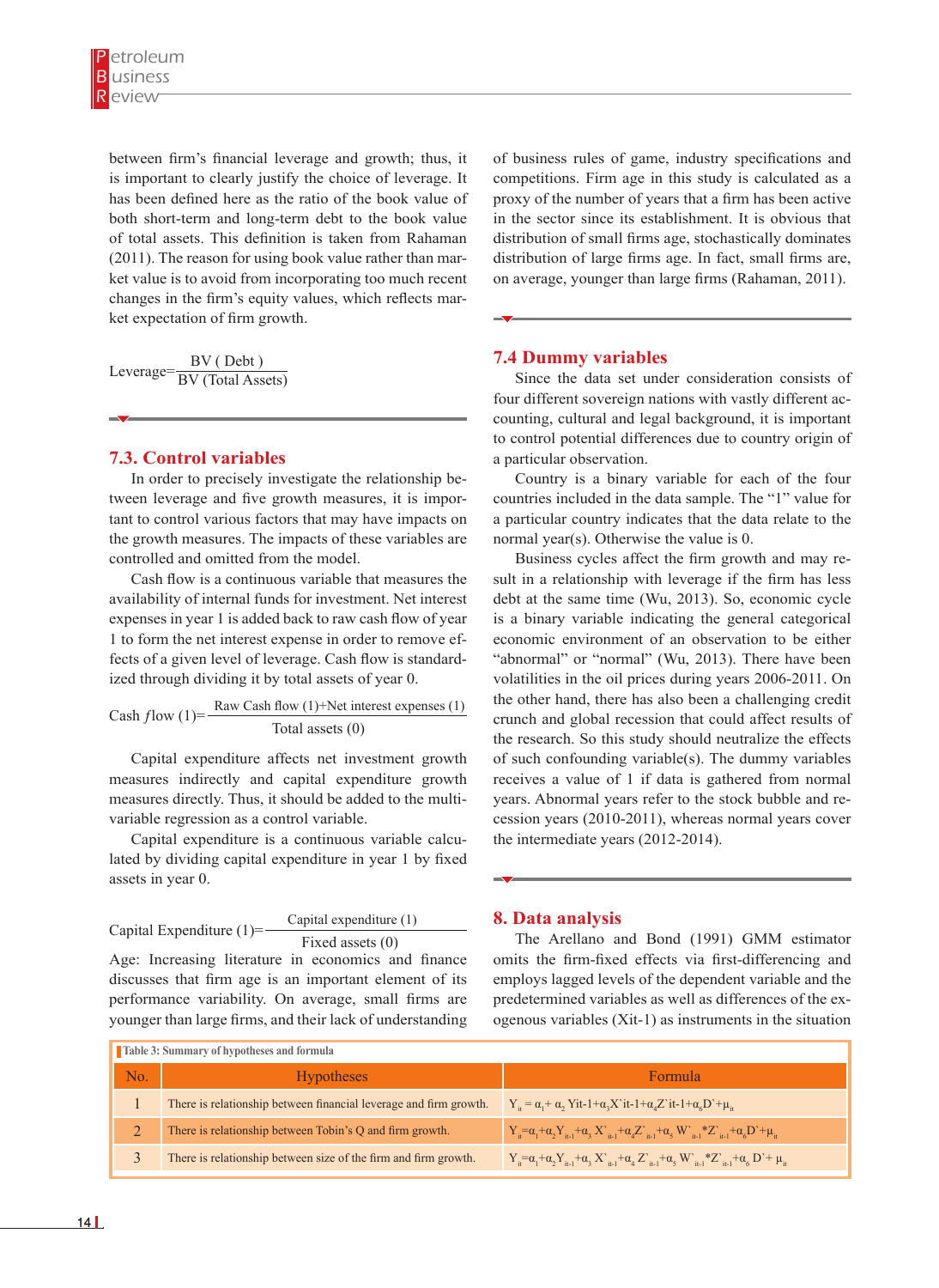

of no second-order autocorrelation in the εit.

 GMM is a strong estimator therein. It is different from the Maximum Likelihood Estimation (MLE) as it does not need evidence for precise distribution of disturbances. In practice, many well-known and popular estimators in econometrics can be considered as special cases of GMM. For example, the Ordinary Least Squares (OLS) estimator can be seen as a GMM estimator, based upon the settings that each right-hand side of variables is uncorrelated to the residual.

Advantages of application of the dynamic GMM panel model are as follows:

1) Endogenous problem that occurs when an independent variable is correlated to the error term in the regression model is simply solved in dynamic panel data models rather than in static models (ÇOBAN, 2014).

2) Reduction or elimination of collinearity in regression model; using lagged and dependent variables causes collinearity being removed.

3) Static variables removal over time. This method leads to the removal of many variables that get static over time, causing bias in the regression estimation (Baltagi, 2008).

4) Dynamic panel data estimation is more appropriate in cases where time dimension is smaller than firm dimension, and also some factors affect dependent and explanatory variables. This is likely to be the case in regressions of leverage on growth.

With regard to the brief explanation, the GMM method was considered to be the best estimator for this study.

## **9. Empirical Results**

 Determination of the relationship between explanatory variables is done by correlation coefficient matrix.

Table 4 shows the correlation coefficients of the explanatory variables employed in the study.

#### **10. Panel-based unit root test**

Recent literature suggests that panel-based unit root tests have higher power than unit root tests based on individual time series. In statistics, a unit root test examines whether a time series variable is non-stationary and that possesses a unit root. The null hypothesis is generally defined as the presence of a unit root and the alternative hypothesis is either stationary, trend stationary or explosive root depending on the test applied. In this study Fisher unit root test has been employed. Fishertype (Choi 2001) tests have the same null hypothesis as all panels containing a unit root. The results are shown in the Table 5.

Probabilities for Fisher tests are computed using an asymptotic Chi-square distribution. All other tests assume asymptotic normality. As shown in Table 5 Pvalue is less 0.05. So the data involved in this research are stationary.

Similar to any other instrumental variable estimators, for GMM estimator to be identified, there must be at least the same number of instruments as parameters in the model. Cash, capital expenditure and age are instrument parameters in the empirical model. If there are

| Table 4: Correlation Coefficients matrix of variables |                            |                            |                            |                      |                            |                      |                      |
|-------------------------------------------------------|----------------------------|----------------------------|----------------------------|----------------------|----------------------------|----------------------|----------------------|
| Covariance<br>Correlation                             | AGE                        | <b>CAPEX</b>               | <b>CASH</b>                | <b>GROWTH</b>        | <b>TOBIN</b>               | <b>SIZE</b>          | <b>LEVERAGE</b>      |
| AGE                                                   | 200.6065<br>1.000000       |                            |                            |                      |                            |                      |                      |
| <b>CAPEX</b>                                          | 0.347896<br>0.186850       | 0.017281<br>1.000000       |                            |                      |                            |                      |                      |
| <b>CASH</b>                                           | $-0.277308$<br>$-0.210267$ | $-0.000738$<br>$-0.060303$ | 0.008670<br>1.000000       |                      |                            |                      |                      |
| <b>GROWTH</b>                                         | 0.419032<br>0.065501       | 0.004180<br>0.070392       | $-0.003144$<br>$-0.074750$ | 0.204009<br>1.000000 |                            |                      |                      |
| <b>TOBIN</b>                                          | 0.197251<br>0.025191       | 0.0000057<br>0.0000783     | 0.018526<br>0.359881       | 0.067630<br>0.270836 | 0.305648<br>1.000000       |                      |                      |
| <b>SIZE</b>                                           | $-3.446167$<br>$-0.241130$ | $-0.000126$<br>$-0.000951$ | 0.009678<br>0.103004       | 0.024124<br>0.052931 | 0.112812<br>0.202223       | 1.018185<br>1.000000 |                      |
| <b>LEVERAGE</b>                                       | 0.359876<br>0.106299       | 0.001136<br>0.036149       | $-0.003363$<br>$-0.151105$ | 0.000365<br>0.003380 | $-0.023352$<br>$-0.176709$ | 0.090118<br>0.373634 | 0.057135<br>1.000000 |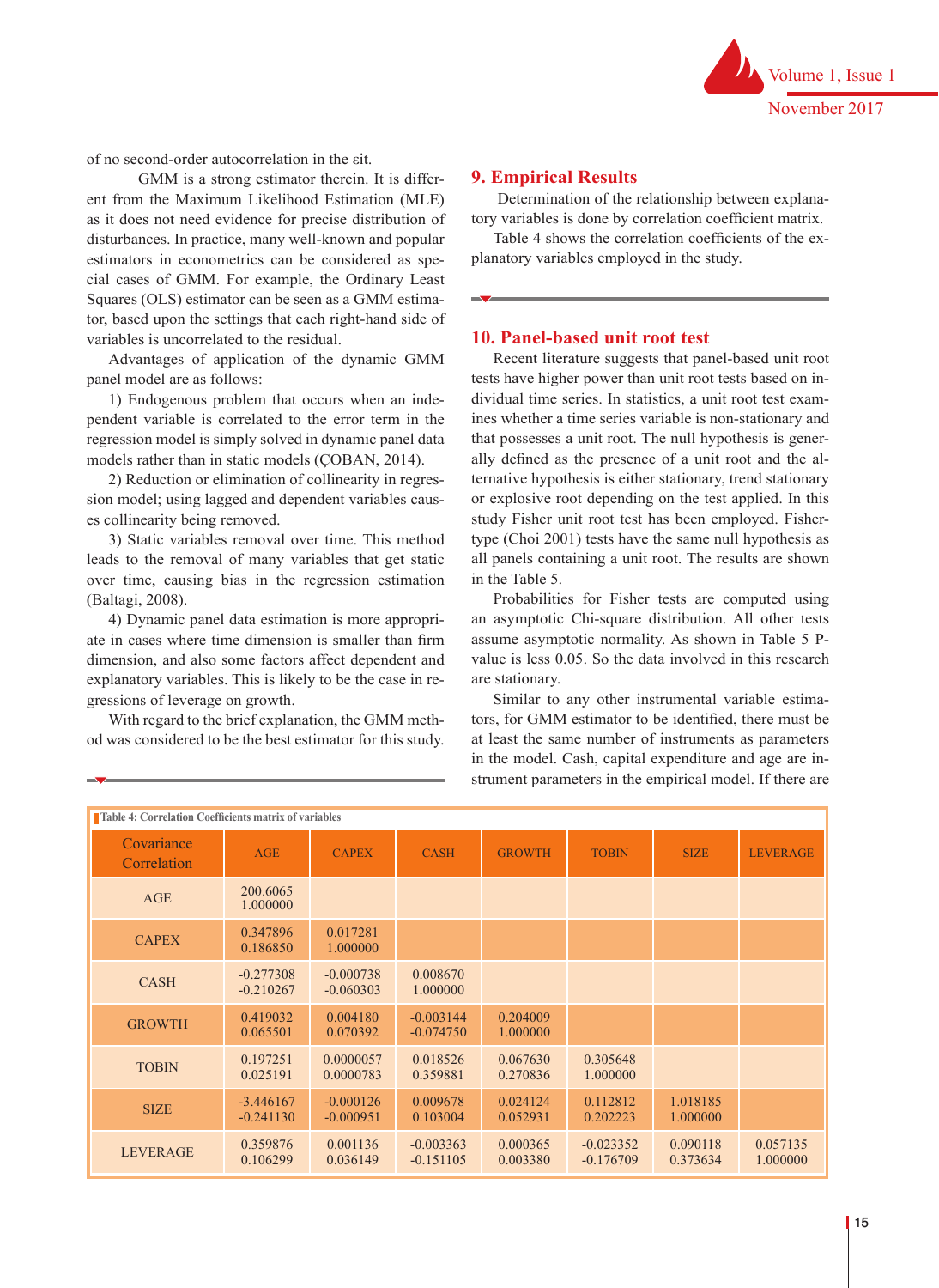more instruments than parameters, the value of the optimized objective function will be greater than zero. In fact, the value of the objective function, termed J-statistic, can be used as a test of over-identifying moment conditions.

In this study thirty three firm-year data in a period of five years from 2012 to 2016 were collected and used. So the total number of observations were equal to 165. Table 6 shows descriptive statistics for variables employed in the research.

As shown in Table 6, the average of firms leverage equals 0.503, meaning capital structure of companies is divided equally between debt and equity.

Average of the firm growth equals 0.86 indicating that companies had suitable growth rate during 2010- 2014. One of the main reasons for this growth rate is the lag dependent variable in model, which might have affected the growth rate.

|                        | Table 5: Summary of panel unit root test |                  |           |  |  |  |
|------------------------|------------------------------------------|------------------|-----------|--|--|--|
| Variable - series      | Method                                   | <b>Statistic</b> | Prob. $*$ |  |  |  |
| Leverage               | PP - Fisher Chi-square                   | 111.845 0.0004   |           |  |  |  |
| Tobin's Q              | PP - Fisher Chi-square                   | 88.7319 0.0221   |           |  |  |  |
| <b>Size</b>            | PP - Fisher Chi-square                   | 157.557 0.0000   |           |  |  |  |
| Growth                 | PP - Fisher Chi-square                   | 138.751 0.0000   |           |  |  |  |
| Cash flow              | PP - Fisher Chi-square                   | 116.818 0.0001   |           |  |  |  |
| Capital<br>expenditure | PP - Fisher Chi-square                   | 162.950 0.0000   |           |  |  |  |
| $*$ sig. level: $0.05$ |                                          |                  |           |  |  |  |

# **11. Findings and interpretation of the first hypothesis**

The empirical results are shown in Table 7. Since the P-value of J-statistic is less than 0.05, therefore the regression model is valid. The coefficient of leverage and its P-value were 6.131861 and 0.0440 respectively. Therefore, null hypothesis is rejected that means in spite of what have been stated in literature, the relationship between financial leverage and firm growth is significant and its value is positive. The first hypothesis of this research claimed that there is a relationship between financial leverage and firm growth. Additionally, the relationship between leverage and growth measure is expected to be positive. It was adopted and built based on the most previous studies. However, the results of this research shows that the relationship between financial leverage and firm growth is significant and not negative. It is worth mentioning that some studies (such as Bei and Wijewardana, 2012) have found a positive relationship between financial leverage and firm growth. On the other hand, one unit increase in financial leverage can increase firm growth by 6.131861 units in terms of sales growth. So, an increase in leverage or more usage of debts in firms' capital structure has a significant and positive relationship with the growth of the firms as well as their sales growth.

Based on these findings, it can be concluded that oil and gas firms should use more leverage to increase their operations and income, and make greater returns. This conclusion confirms theoretical literature believing that financing debts is cheaper than equity and that debts generate tax shield, so this factor can be desired by firms to get more liabilities.

## **12. Normality test of residuals**

Jarque-Bera is a statistic test for testing whether the

| <b>Table 6: Descriptive Statistics of Variables</b> |          |            |             |       |          |          |                     |
|-----------------------------------------------------|----------|------------|-------------|-------|----------|----------|---------------------|
| Description                                         | Leverage | Growth     | <b>SIZE</b> | AGE   | Tobin    | Cash     | Capital Expenditure |
| Mean                                                | 0.503227 | 0.86328    | 6.602172    | 21.91 | 1.358654 | 0.079476 | 0.054791            |
| Median                                              | 0.5097   | 0.158042   | 6.81851     | 19    | 1.206457 | 0.050056 | 0.002692            |
| Standard deviation                                  | 0.241222 | 5.375635   | 0.994022    | 13.82 | 0.600418 | 0.092759 | 0.134892            |
| <b>Max</b>                                          | 0.9599   | 62.35561   | 8.531531    | 51    | 3.865479 | 0.677338 | 1.232297            |
| Min                                                 | 0.003086 | $-0.98936$ | 4.212667    | 2     | 0.528017 | 0.000693 | $\overline{0}$      |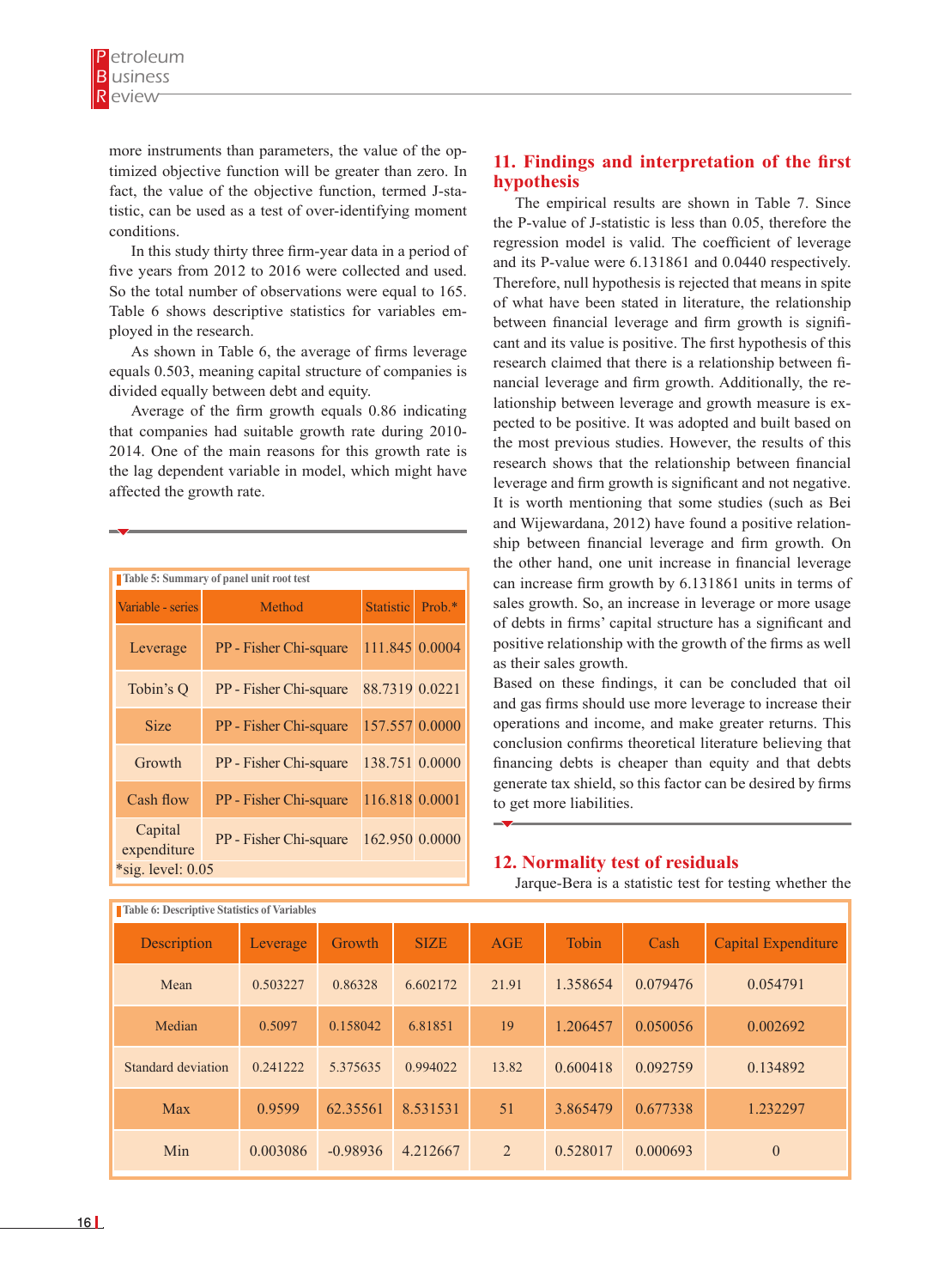series is normally distributed. The statistic test measures the difference of skewness and kurtosis of the series with those from normal distribution.

Under the null hypothesis of a normal distribution, the Jarque-Bera statistic is distributed as Chi-2 with two degrees of freedom. The "reported probability" is the probability that a Jarque-Bera statistic exceeds (in absolute value) the observed value under the null hypothesis. A small probability value leads to rejection of null hypothesis of a normal distribution. The histogram and

normality test of residuals is shown in Figure 2 below. If the residuals are normally distributed, the histogram should be bell-shaped and the Jarque-Bera statistic should not be significant. As shown in Table 7, P-value of Jarque-Bera is less than 0.05, meaning that the original variables themselves are not normally distributed. But according to the Central Limit Theorem (CLT), when independent variables are added, their properly normalized sum tends toward a normal distribution; meaning that the residuals distribution of the research is normal.

| Table 7: Summary of first hypothesis test |             |                           |                                |        |  |  |
|-------------------------------------------|-------------|---------------------------|--------------------------------|--------|--|--|
| Variable                                  | Coefficient | Std. Error<br>t-Statistic |                                | Prob.  |  |  |
| GROWTH(-1)                                | $-0.158271$ | 0.087611<br>$-1.806512$   |                                | 0.0750 |  |  |
| LEVERAGE(-1)                              | 33.82861    | 14.05959                  | 2.406134                       | 0.0440 |  |  |
| $CASH(-1)$                                | 0.721869    | 0.836004<br>0.849270      |                                | 0.0818 |  |  |
| $CAPEX(-1)$                               | 0.192726    | 1.842196                  | 0.104618                       | 0.0170 |  |  |
| $AGE(-1)$                                 | 2.203584    | 0.453645<br>4.857509      |                                | 0.2514 |  |  |
| Country                                   |             |                           | Included                       |        |  |  |
| <b>Effect specification</b>               |             |                           |                                |        |  |  |
| <b>Cross-section fixed</b>                |             |                           |                                |        |  |  |
| S.E. of regression                        | 1.739322    |                           | S.D. dependent var<br>0.542831 |        |  |  |
| J-statistic                               | 10.16962    |                           | Sum squared resid<br>220.8427  |        |  |  |
| Prob(J-statistic)                         | 0.041903    | Instrument rank           | 12                             |        |  |  |
|                                           |             |                           |                                |        |  |  |



 $-0.020666$ 

 $-0.145707$ 

8.046138

 $-6.049317$ 

1.631050

1.686376

13.99240

462.7291

0.000000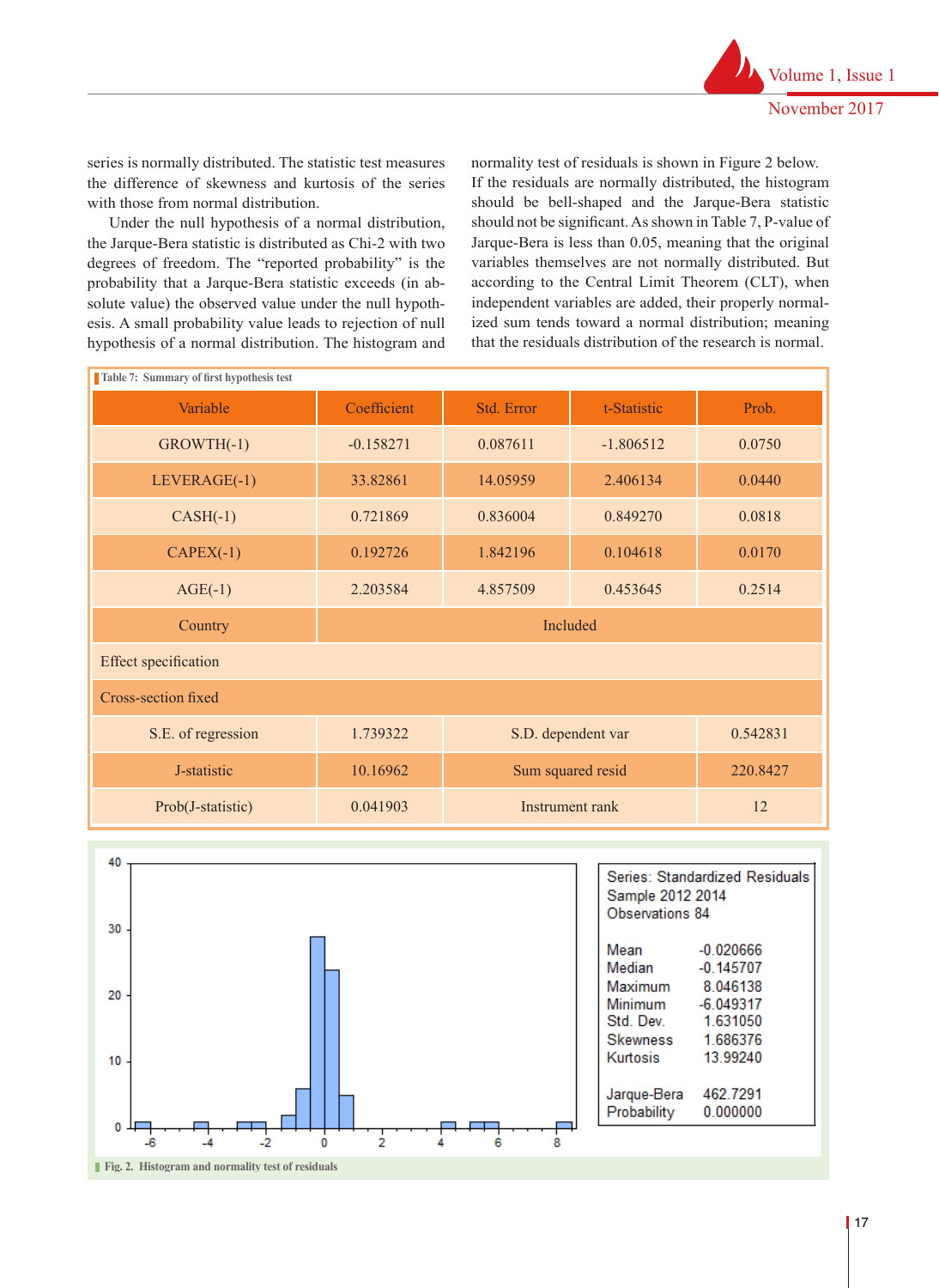# **13. Findings and interpretation of the second hypothesis**

In the second research hypothesis, impact of growth opportunities on the relationship between financial leverage and firm growth was reviewed. For this purpose, the Tobin's Q was entered in the regression model as a moderator variable and formed an individual row in the output table, as displayed in previous sections.

The second research hypothesis asserts that financial leverage affects firm growth measure differently compared to Tobin's Q firms. High Tobin's Q firms are expected to exhibit less positive correlation between financial leverage and growth measures than low Tobin's Q firms.

Summary of the results is shown in Table 8 below. The results showed that P-value of J-statistics is less than 0.05, so the empirical model is valid, and Tobin's Q is the variable that can affect the relationship between financial leverage and firm growth. The P-value is 0.0248 which means that Tobin's Q is significant in the model as a moderator variable. Also, null hypothesis can be rejected. One of the main underlying reasons can be tendency of shareholders to increase funds for firms with suitable growth opportunities.

 Based on this result, Tobin's Q is statistically significant in the model. And sales growth for oil and gas firms are related to Tobin's Q and these firms cannot ignore Tobin's Q for their growth. This may be true for the high added-value oil and gas in value chain.

Empirical literature of finance confirms the findings of this study. The results show that Tobin's Q firm is the most important variable in firm growth. High Tobin's Q firms have more correlation between financial leverage and firms' sales growth. Therefore, firms with high Tobin's Q should be more sensitive to financial leverage than those with low Tobin's Q. In such companies a slight change in financial leverage causes considerable changes in their growth.

# **14. Findings and interpretation of the third hypothesis**

In the third hypothesis another important variable was introduced as the firm size. So "size" of firm was entered in the regression model and had an individual row in the output table. Similar to the previous hypothesis, the firm size is a moderator variable in this hypothesis. According to this hypothesis, Leverage affects the firm growth differently based on the firm size. Besides, the correlation between leverage and firm growth measures are expected to be stronger for smaller companies.

The positive correlation between financial leverage and firm growth measures is expected to be more prevalent amongst smaller companies. So, it was expected that both coefficient of leverage and firm size were sig-

| Table8: Summary of the second hypothesis test |             |                    |             |          |  |  |
|-----------------------------------------------|-------------|--------------------|-------------|----------|--|--|
| Variable                                      | Coefficient | Std. Error         | t-Statistic | Prob.    |  |  |
| GROWTH(-1)                                    | $-1.117724$ | 50.51365           | $-0.022127$ | 0.0024   |  |  |
| LEVERAGE(-1)                                  | $-31.76762$ | 15.44829           | $-2.056732$ | 0.0162   |  |  |
| $CASH(-1)$                                    | $-136.0738$ | 2089.214           | $-0.071919$ | 0.0847   |  |  |
| $CAPEX(-1)$                                   | 23.40168    | 1197.295           | 0.021945    | 0.0045   |  |  |
| $AGE(-1)$                                     | 44.78404    | 2241.536           | 0.019979    | 0.1841   |  |  |
| TOBIN(-1)*LEVERAGE(-1)                        | $-57.31944$ | 28.33942           | $-2.022167$ | 0.0248   |  |  |
| Country                                       | Included    |                    |             |          |  |  |
| Cross-section fixed                           |             |                    |             |          |  |  |
| Mean dependent var                            | 0.159590    | S.D. dependent var |             | 0.551575 |  |  |
| S.E. of regression                            | 26.76929    | Sum squared resid  |             | 48728.47 |  |  |
| J-statistic                                   | 14.70105    | Instrument rank    |             | 12       |  |  |
| Pro. (J-statistic)                            | 0.021903    |                    |             |          |  |  |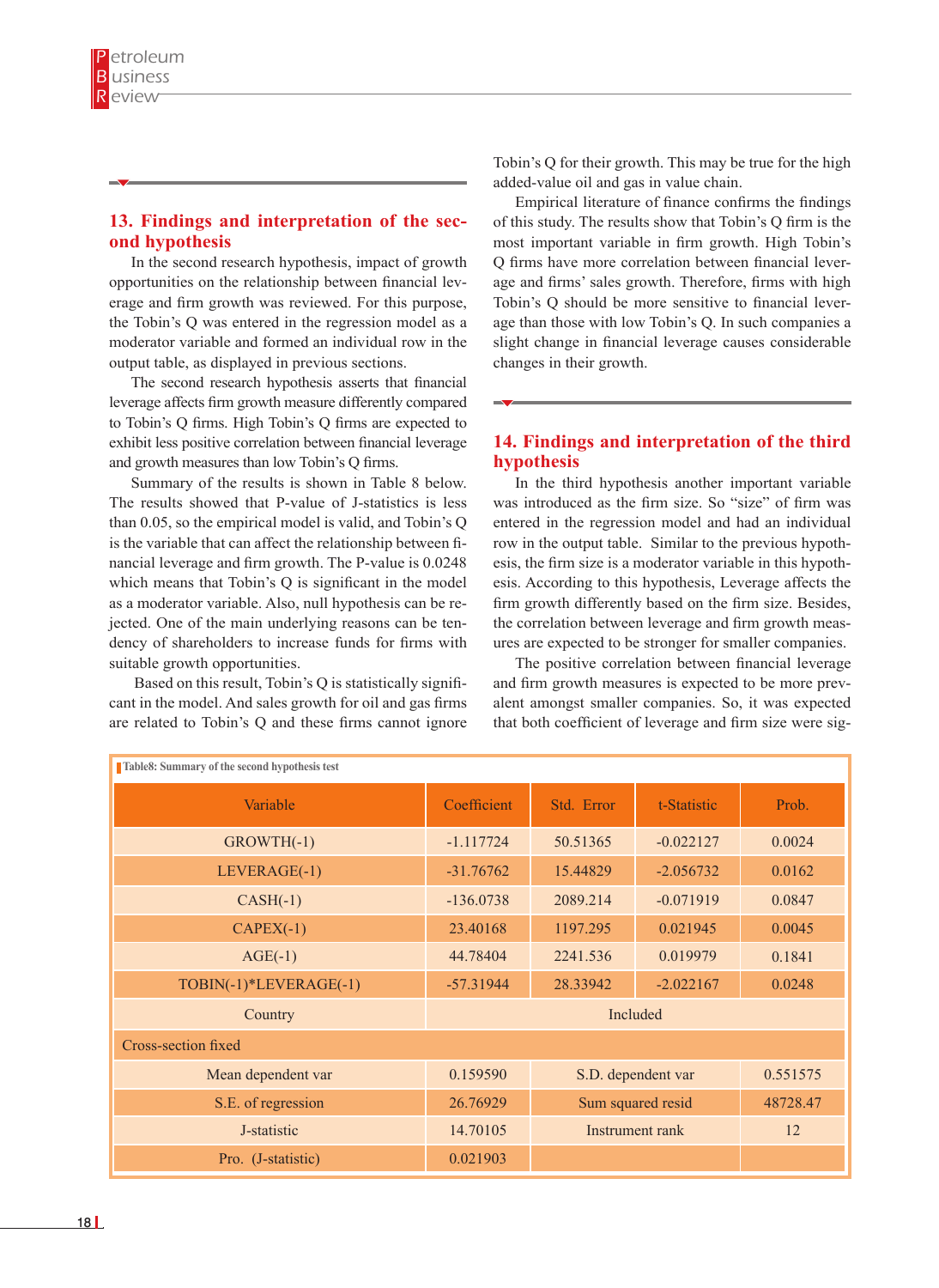nificant. Table 9 given below presents summary of the results.

As it is seen in Table 9, the P-value of J-statistic is less than 0.05. It means GMM model is valid and so other results are explained. But the P-value of the firm size is not less than 0.05 (0.1866) so the coefficient of size is not significant, and size is not significant in GMM model at significance level of 0.05. Therefore, the size is not a significant variable in the relationship between financial leverage and firm growth and cannot affect this relationship. As a result, the null hypothesis is not rejected and size of the firms, unlike Tobin's Q, is not a

moderator variable in this model.

One of the main underlying reasons is that most of the firms in oil and gas industry have a large number of assets and their sizes are big (high values). Consequently, the firm size is not an important variable for creditors in decision making. These firms are initially big.

Considering this result, growth of oil and gas firms is not related to the firm size. So, these firms can ignore total assets in this regard. This statement might also be true about those oil and gas firms that highly need investments that cannot affect their growth, too.

Table 10 below, summarizes results of testing the

| Table 9: Summary of the third hypothesis test |             |                    |             |          |  |  |
|-----------------------------------------------|-------------|--------------------|-------------|----------|--|--|
| Variable                                      | Coefficient | Std. Error         | t-Statistic | Prob.    |  |  |
| GROWTH(-1)                                    | $-0.139576$ | 0.058713           | $-2.377234$ | 0.0201   |  |  |
| LEVERAGE(-1)                                  | 18.51148    | 42.13718           | 0.439315    | 0.0217   |  |  |
| $CASH(-1)$                                    | $-0.194296$ | 6.715540           | $-0.028932$ | 0.0770   |  |  |
| $CAPEX(-1)$                                   | 1.352689    | 4.808630           | 0.281304    | 0.0793   |  |  |
| $AGE(-1)$                                     | 1.794807    | 4.064549           | 0.441576    | 0.1601   |  |  |
| $SIZE(-1)*LEVERAGE(-1)$                       | $-2.888064$ | 10.62706           | $-0.271765$ | 0.1866   |  |  |
| Country                                       | Included    |                    |             |          |  |  |
| <b>Effects Specification</b>                  |             |                    |             |          |  |  |
| Cross-section fixed                           |             |                    |             |          |  |  |
| Mean dependent var                            | 0.153658    | S.D. dependent var |             | 0.542831 |  |  |
| S.E. of regression                            | 0.783883    | Sum squared resid  |             | 44.24197 |  |  |
| J-statistic                                   | 15.521012   | Instrument rank    |             | 12       |  |  |
| Prob. (J-statistic)                           | 0.018903    |                    |             |          |  |  |

|                | Table 10: Summary of testing research hypotheses                                                                                                                                                                                    |                          |                                                                                  |  |  |  |  |
|----------------|-------------------------------------------------------------------------------------------------------------------------------------------------------------------------------------------------------------------------------------|--------------------------|----------------------------------------------------------------------------------|--|--|--|--|
| No.            | Research hypothesis                                                                                                                                                                                                                 | <b>Results</b>           | Conclusion                                                                       |  |  |  |  |
|                | $H_0$ : There is not relationship between fi-<br>nan cial leverage and firm growth.<br>$H_i$ : There is relationship between financial<br>leverage and firm growth.                                                                 | $H_0$ is<br>rejected     | There is relationship between financial<br>leverage and firm growth              |  |  |  |  |
| $\overline{2}$ | $H_0$ : Financial leverage does not affect firm growth meas-<br>ure differently with different Tobin's Q firms.<br>H <sub>1</sub> : Financial leverage affects firm growth meas-<br>ure differently with different Tobin's Q firms. | $H_0$ is<br>rejected     | Tobin's Q affects relationship between<br>financial leverage and firm growth.    |  |  |  |  |
| 3              | $H_0$ : Leverage does not affect firm growth dif-<br>ferently given different firm size.<br>H <sub>1</sub> : Leverage affects firm growth differ-<br>ently given different firm size.                                               | $H_0$ is not<br>rejected | Size does not affect relationship between<br>financial leverage and firm growth. |  |  |  |  |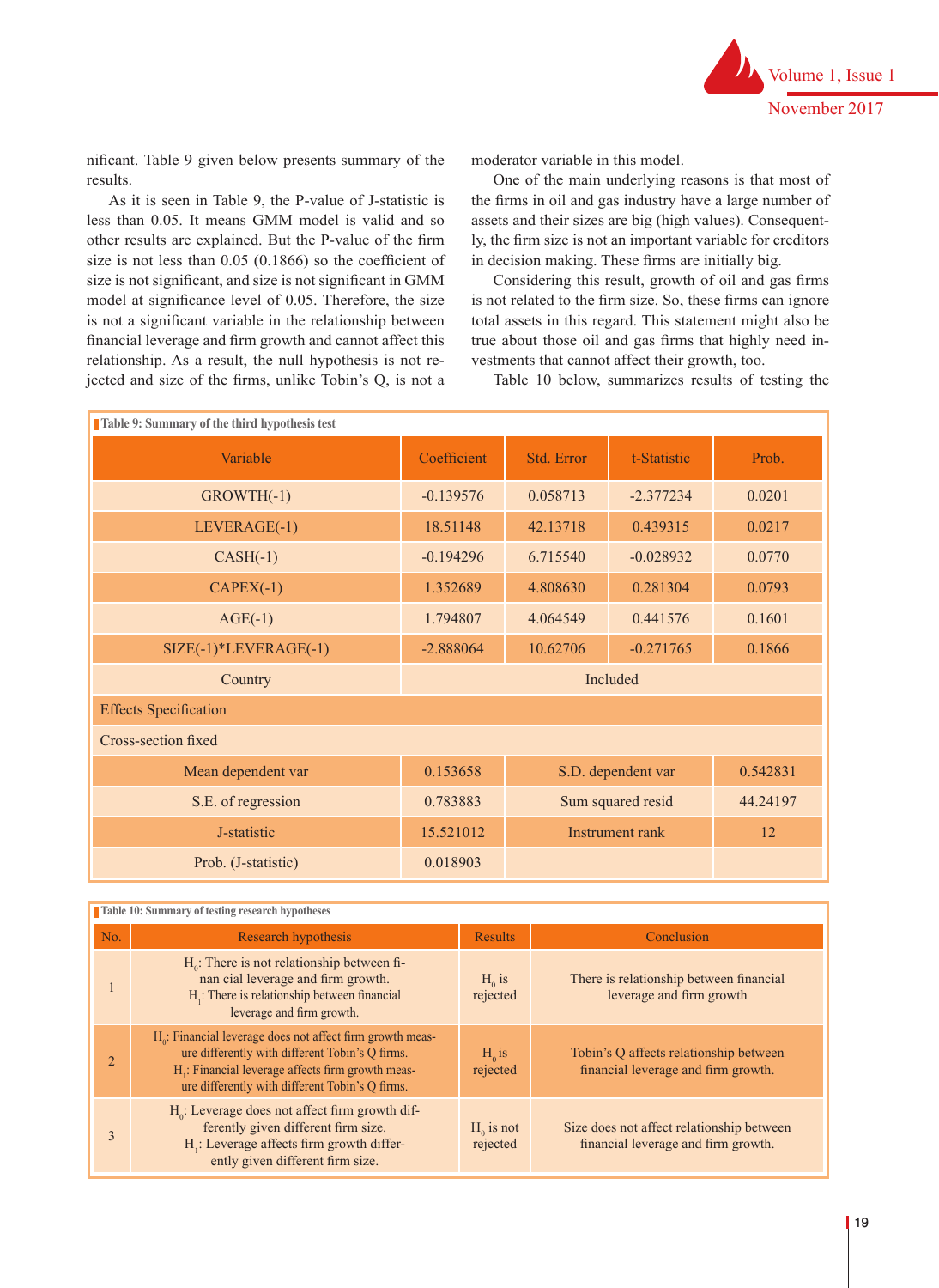above three mentioned research hypotheses.

#### **15. Sargan test**

The Sargan–Hansen test or Sargan's J test is a statistical test used to examine over-identifying restrictions in a statistical model. Its test statistic can be computed via residuals of instrumental variables regression by constructing a quadratic form based on the cross-product of the residuals and exogenous variables. The Sargan–Hansen test of over-identifying restrictions should be performed routinely in any over-identified models estimated by instrumental variables techniques. Instrumental variables techniques are powerful, yet if a strong rejection is encountered for the null hypothesis of the Sargan–Hansen test, the validity of estimates should be seriously doubted.

Davidson and MacKinnon (2004) suggest that multiplying the number of observations by the uncentered R2 from regression of the residuals of the GMM (instrumental variables estimator) equation on the set of instruments (0.04) is equivalent to the Sargan statistic. In the present research it equals (84\*.0.04=3.36). A scalar called Sargan statistics has been created in Eviews (Davidson and Mackinnon, 2004).

Degrees of freedom are equivalent to the number of over-identifying restrictions (number of instruments minus the number of regressors). A quick chi-square test in Eviews showed that P-value of statistic equals 0.2059. Since this Pvalue is greater than 0.05, it means that null hypothesis is not rejected. So, the list of instruments validity is acceptable.

## **16. Conclusion**

The results of this study showed that the relationship between financial leverage and firm growth is significant and positive. More precisely, one unit increase in financial leverage can increase the firm growth by 6.1318 units in terms of sales growth. So, increase in leverage or the use of more debts in firms' capital structure has a significant and positive relationship with their growth.

 A reason may be that, from viewpoint of firm owners, accessible growth opportunities are more unstable and riskier. Therefore, they tend to turn to lenders and creditors. Another underlying reason would be restrictions of issuing new equity stocks. It should be noted that previous studies have been mostly conducted in the U.S. and European countries that have more efficient stock exchange markets than the OPEC context. It is

argued that providing funds in the U.S. and European markets is simpler and more convenient compared to the OPEC. Therefore, firms in the U.S. and European countries are more able to increase funds because of their economic conditions.

In conclusion, oil and gas firms should use more leverage to grow in their operations. This finding is in line with theoretical literature believing that financing debts is cheaper than equity and also that debt generates tax shields.

This study shed a light on the debate by using cross country data in the one of the challenging sector, i.e. oil and gas. Previous studies are limited to one country, especially the U.S. (see for example Rahaman, 2011 and Hurme, 2010). A dummy variable was used to overcome the country problem in the model.

#### **References**

- Abor, J., 2005. The effect of capital structure on profitability: an empirical analysis of listed firms in Ghana. The journal of risk finance, 6(5), pp.438–445.
- Aivazian, V. a., Ge, Y. & Qiu, J., 2005. The impact of leverage on firm investment: Canadian evidence. Journal of Corporate Finance, 11(1–2), pp.277–291.
- Arellano, M. & Bond, S., 1991. Some tests of specification for panel data: Monte Carlo evidence and an application to employment equations. The review of economic studies, 58(2), pp.277–297.
- Awan, H.M. et al., 2010. How growth opportunities are related to corporate leverage decisions? Investment Management and Financial Innovations, 7(1), pp.90–97.
- Baltagi, B., 2008. Econometric analysis of panel data, John Wiley & Sons.
- Bei, Z. & Wijewardana, W.P., 2012. Financial leverage, firm growth and financial strength in the listed companies in Sri Lanka. Procedia - Social and Behavioral Sciences, 40, pp.709–715. Available at: http://linkinghub.elsevier.com/retrieve/pii/S1877042812007203.
- Bistrova, J., Lace, N. & Peleckien\.e, V., 2011. The influence of capital structure on baltic corporate performance. Journal of Business Economics and Management, 12(4), pp.655–669.
- ÇOBAN, S., 2014. THE INTERACTION BETWEEN FIRM GROWTH AND PROFITABILITY: EVIDENCE FROM TURKISH (LISTED) MANUFACTURING FIRMS. Bilgi Ekonomisi ve Y{ö}netimi Dergisi, 9(1).
- Davidson, R. & MacKinnon, J.G., 2004. Econometric theory and methods, Oxford University Press New York.